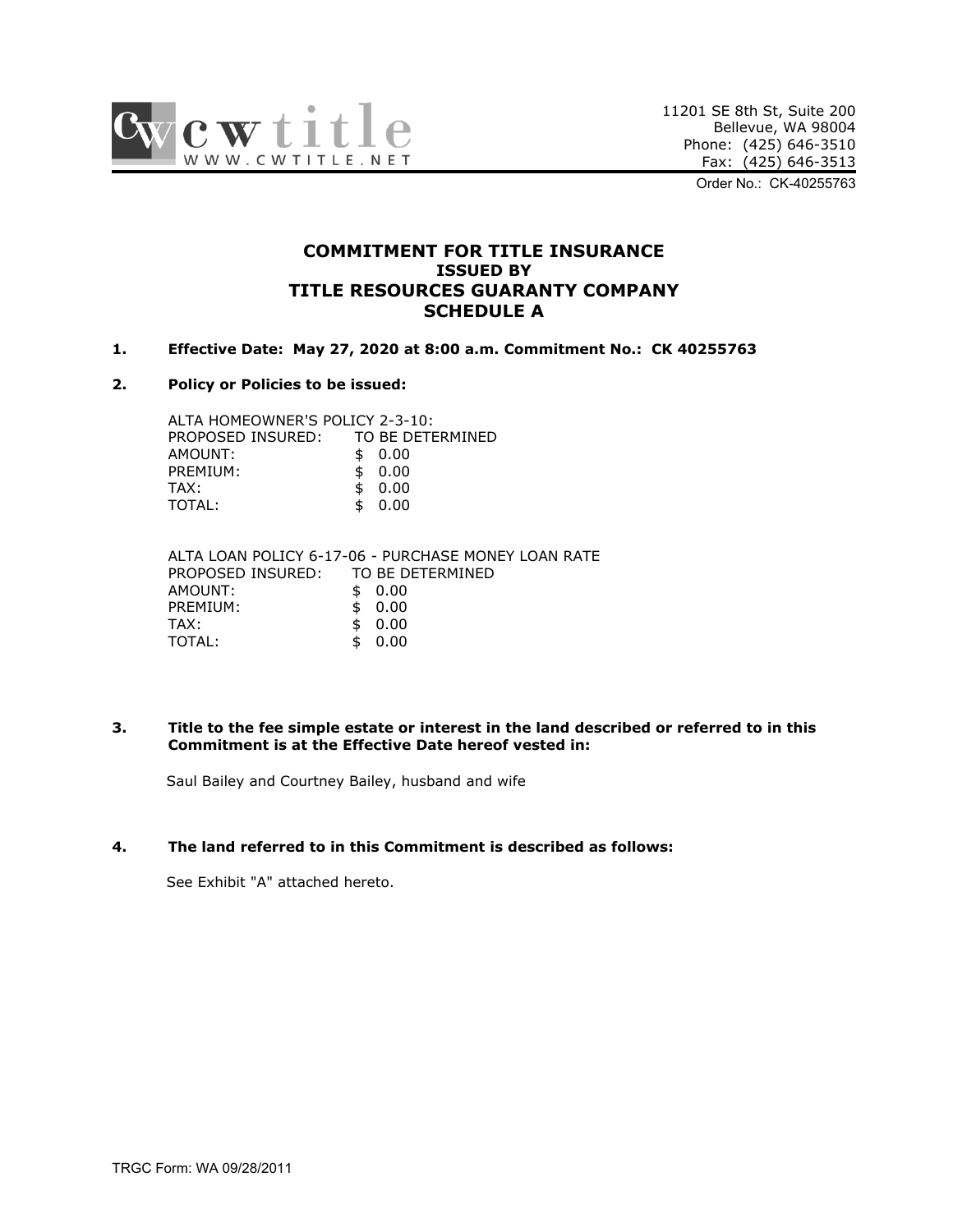Order No: CK-40255763

# **EXHIBIT "A"**

### **LOT 19 OF HILLSDALE, AS PER PLAT RECORDED IN VOLUME 89 OF PLATS, PAGES 37 AND 38, RECORDS OF King COUNTY AUDITOR;**

### **SITUATE IN THE CITY OF KIRKLAND, COUNTY OF KING, STATE OF WASHINGTON.**

APN: **3374300190**

THE ADDRESS FOR THE EXHIBIT "A" ABOVE IS AS FOLLOWS:

#### **13209 125th Ave NE Kirkland, WA 98034**

**TITLE COMPANIES INSURE PROPERTIES BASED ON THE LEGAL DESCRIPTION (NOT THE PROPERTY ADDRESS), AND THE PROPERTY ADDRESS IS NOT A PART OF THE LEGAL DESCRIPTION. THE PROPERTY ADDRESS HAS BEEN ADDED TO THIS PAGE FOR REFERENCE ONLY.**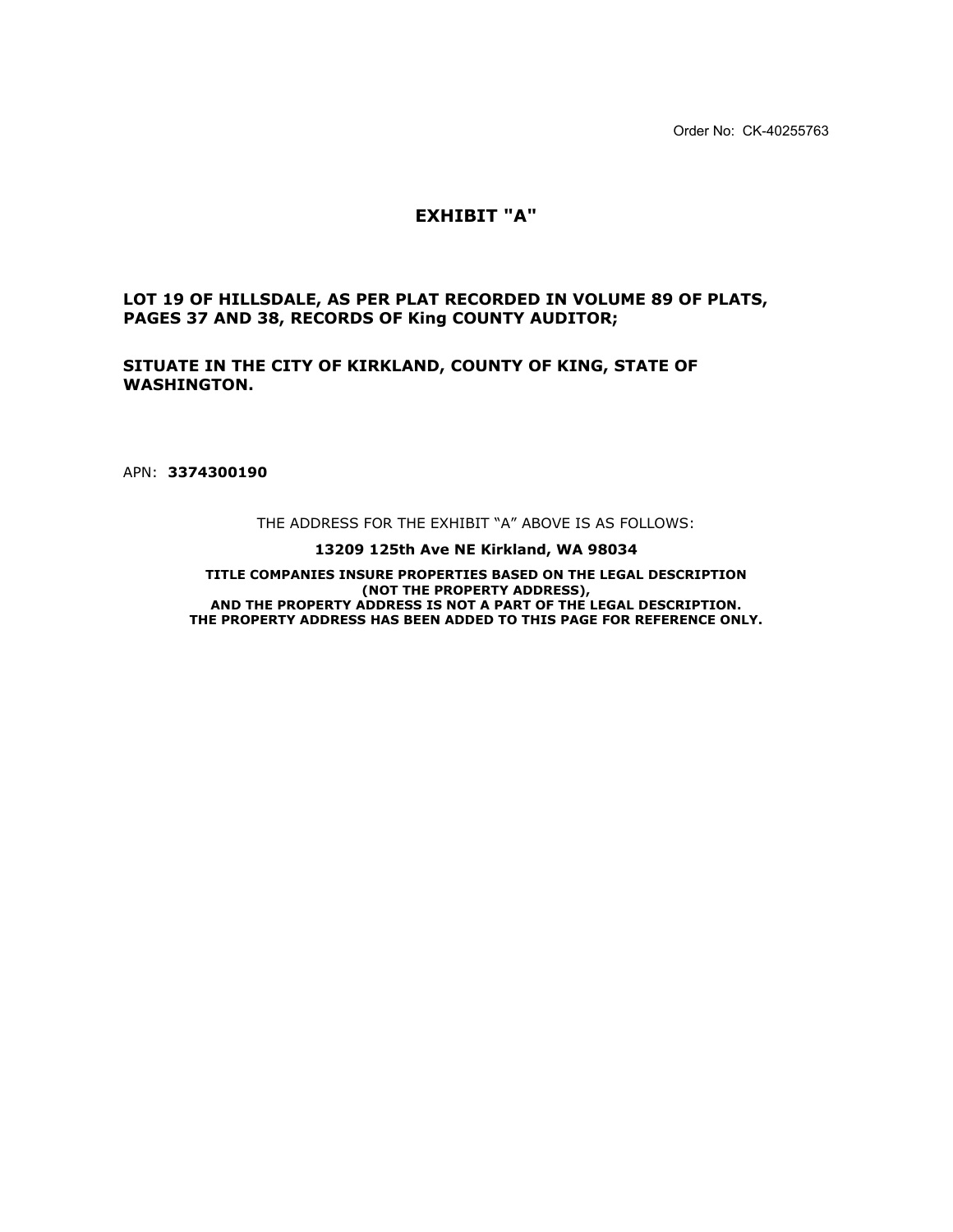# **COMMITMENT FOR TITLE INSURANCE ISSUED BY TITLE RESOURCES GUARANTY COMPANY SCHEDULE B – SECTION I**

**REQUIREMENTS:** The following requirements must be satisfied (unless otherwise noted, all documents required to be recorded must be recorded in the official real estate records of the county in which said property is located):

- 1. Payment of the necessary consideration for the estate or interest to be insured.
- 2. Pay all premiums, fees and charges for the policy.
- 3. Documents satisfactory to the Company creating the estate or interest to be insured, must be properly executed, delivered and duly filed of record.
- 4. Payment of all taxes and/or assessments levied against the Land which are due, payable or delinquent.
- 5. You must tell us in writing the name of anyone not referred to in this Commitment who will get an interest in the land or who will make a loan on the land. We may have additional requirements or exceptions.
- 6. This transaction may be subject to an order issued pursuant to the Bank Secrecy Act. The policy issuing agent must be provided with certain information necessary to comply with the order prior to the closing. This transaction will not be insured and this issuing agent and/or its underwriter will not be involved in the closing and settlement until this information is submitted, reviewed and found to be complete.

# **SCHEDULE B – SECTION II**

**EXCEPTIONS:** Schedule B of the Policy or Policies to be issued will contain exceptions to the following matters unless the same are disposed of to the satisfaction of the Company.

- 1. See Schedule B Section II Standard Exceptions.
- 2. Defects, liens, encumbrances, adverse claims or other matters, if any, created, first appearing in the public records or attaching subsequent to the Effective Date but prior to the date the proposed Insured acquires for value of record the estate or mortgage thereon covered by this Commitment.

#### **SPECIAL EXCEPTIONS:**

1. REAL ESTATE EXCISE TAX PURSUANT TO THE AUTHORITY OF RCW CHAPTER 82.45 AND SUBSEQUENT AMENDMENTS THERETO. FOR CONVEYANCES DATED JANUARY 1, 2020, AND AFTER, THE TAX RATE IS DETERMINED USING A GRADUATED SCALE BASED ON THE SELLING PRICE OF SAID PROPERTY.

FOR ALL TRANSACTIONS RECORDED ON OR AFTER JULY 1, 2005:

- A FEE OF \$10.00 WILL BE CHARGED ON ALL EXEMPT TRANSACTIONS;
- A FEE OF \$5.00 WILL BE CHARGED ON ALL TAXABLE TRANSACTIONS IN ADDITION TO THE EXCISE TAX DUE;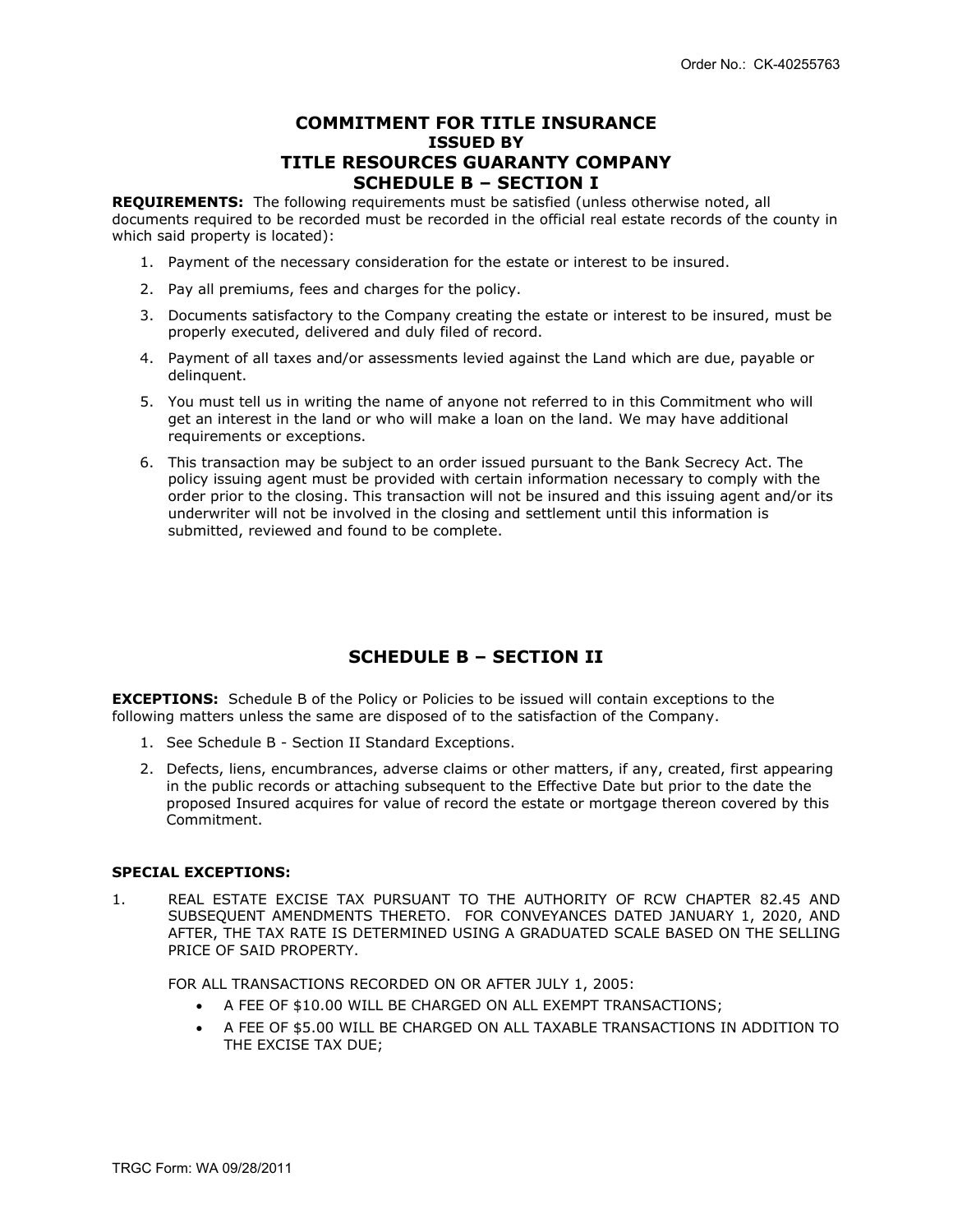$\begin{array}{lllllllll} \mathsf{H} & \mathsf{I} & \mathsf{I} & \mathsf{I} & \mathsf{I} & \mathsf{I} & \mathsf{I} \\ \mathsf{H} & \mathsf{I} & \mathsf{I} & \mathsf{I} & \mathsf{I} & \mathsf{I} & \mathsf{I} & \mathsf{I} & \mathsf{I} & \mathsf{I} & \mathsf{I} \\ \mathsf{H} & \mathsf{I} & \mathsf{I} & \mathsf{I} & \mathsf{I} & \mathsf{I} & \mathsf{I} & \mathsf{I} & \mathsf{I} & \mathsf{I} & \mathsf{I} & \mathsf{I}$ 0 # \$ " - "\*'F. '# %' & , I '-\$ " - "\*'F. '# %' '% > & ( # 1 + + %,  $'$  #  $'$  % 0  $\overline{2}$  $\star$  and  $\sim$  $\star$  - $\cdots$ , (  $\sqrt{0}$  $\sqrt{0}$  $/$  0 # % # " & %.'#. '% # \*'+".-\*'H\*'# ( # '- ' "#, / 0 0 "  $>$ , +% - $\overline{2}$  $\mathbb{E}\left[\mathbf{S}^{(n)}\right]_{n=1}^{n}=\mathbb{E}\left[\mathbf{S}^{(n)}\right]_{n=1}^{n}$  $\sqrt{ }$  $\Omega$  $\sqrt{2}$  $-$  > ". \*& (% > & '#  $\Omega$ # % # "  $\rightarrow$   $\rightarrow$   $\degree$ .  $\sqrt{ }$  $\mathbf 0$ 

 $1\%$ #\*+ % # %(+%''+#\*%'+\$(H \$\*+\$ \$ > ' %( \*"" -. \*'<br>+%''+#\*%'\*#\$ - > "% & '# %(( - > "% & '# % #\$ "'- -\* +"% - ,  $\mathbf 0$ ( + % (- - \*' # (.& '# 0 \*' F . \* ( \* ) ( H ) (- \*' H # \$ + \* \* + & % .' # % # \$ + \$ ) ( H  $$\%$ ."- & - #%#\$ + \* #, C + %. ' #, C H ' +, 0

+ \* #, C + % . ' #, C H ' +, ' % ( # \$ \$ % ( . # \* " \* #, - \* # ( \* + # ( \* + # ( \* + +  $\frac{1}{2}$  + % ( - - G . ",  $( +\% ( -^{\ast} 'H ' \% 0)$  $\overline{2}$ 

"" + % > ' ' # + % ' - \* # \* % ' ( # ( \* + # \* % ' ( ( > # \* % ' & % ( % # \$ (<br>
( > \* # . - \* ', - \* + " % - , # \$ ( + % ( - - " # \$ \* " - " ( + % ( - - . ' - (<br>
( + % ( - \* ' H ' % <u>0</u> 0  $\overline{0}$ 

#%'\*#%( .(-'( " (% (#, %.# \*-#\$ %.'-(\* % \*-"'-0

H (  $\frac{1}{2}$  & ' $\frac{1}{2}$  ' -  $\frac{1}{2}$  \$  $\frac{1}{2}$  + ( & ' - + % ' - \*  $\frac{1}{2}$  \* % '  $\frac{1}{2}$  \$ ( %  $\mathbf 0$ 

| . (%                   | # $($ # " $*$ H \$ # $*$ ' H |
|------------------------|------------------------------|
| +# -                   | %(#*%'%<br>* - ( &           |
| ( + % ( - -            | $G'$ , 2                     |
| $(+\% (+^* + H^0)\% 0$ | 22                           |

+ % > ' ' # + % ' - \* # \* % ' ' - ( + + ( \* + + \* % ' \* & % - , \* ' + ( . & ' + ( + % (- - % ' ( \* " - ( + % (- \* ' H ' % <u>0</u> 0  $\Omega$ 

# %  $*$  # % ( (- ' ( " (% (#, % # \*- #\$ % '- (\* % \*- "'-0

 $1\%$ # ( #(\*+#\*%' \*'-\*+ #\*'H ', ( ('+ "\*&\*# #\*%%(-\* +(\*&\*' #\*%'<br>- %' ( + +%"%(( "\*H\*%' 1 \$ '-\*+ &\*"\* " # #. %(' #\*%' " % (\* $H^*$ ' \$ > ' - " # - 0

& ## ( # % (#\$ , . (> , 20

> $\left($  \* "  $( +\% ( - ( +\% ( -*H \ ^\circ\% 0$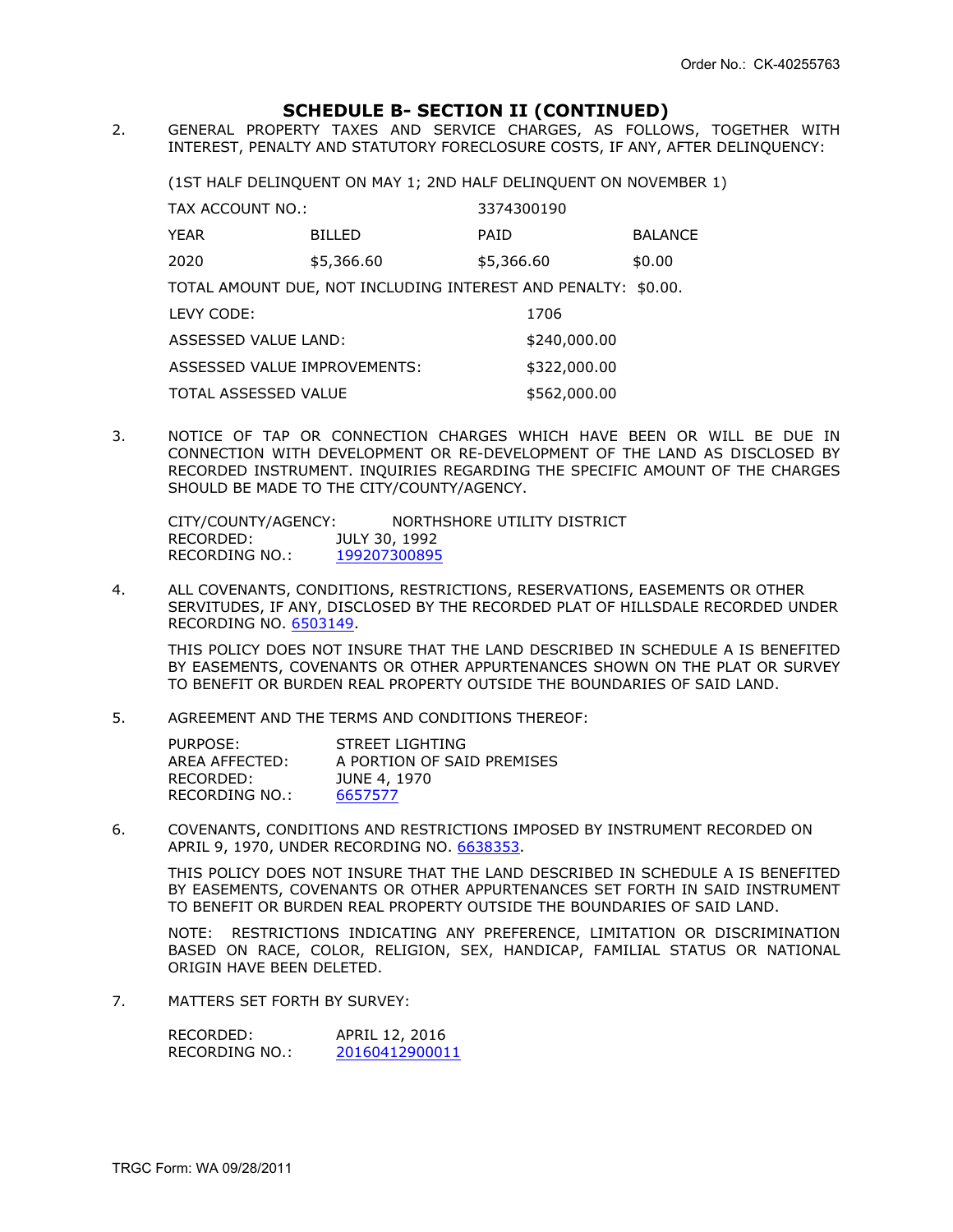B -?  $\geq$ - - % # (. # '- # \$ # (& '- + % '- \* # \* % ' # \$ ( %  $\mathbf 0$ 

 $\sqrt{8}$   $\sqrt{2}$   $\sqrt{2}$  $\mathbf{u}^{(i)} = \mathbf{v} \star \mathbf{u}^{(i)}$  $\cdot$   $-$  + %  $($  #  $^{\circ}$   $,$   $-$  \*  $^{\circ}$  $H()$  # % (  $\frac{1}{\sqrt{2}}$   $\frac{1}{\sqrt{2}}$   $\frac{1}{\sqrt{2}}$   $\frac{1}{\sqrt{2}}$   $\frac{1}{\sqrt{2}}$   $\frac{1}{\sqrt{2}}$   $\frac{1}{\sqrt{2}}$   $\frac{1}{\sqrt{2}}$   $\frac{1}{\sqrt{2}}$   $\frac{1}{\sqrt{2}}$   $\frac{1}{\sqrt{2}}$   $\frac{1}{\sqrt{2}}$   $\frac{1}{\sqrt{2}}$   $\frac{1}{\sqrt{2}}$   $\frac{1}{\sqrt{2}}$   $\frac{1}{\sqrt{2}}$   $\frac{1}{\sqrt{2}}$  # $($  . #  $\begin{array}{ccc} \cdot & \cdot & \cdot \\ \cdot & \cdot & \cdot \\ \cdot & \cdot & \cdot \end{array}$   $( , )$ \* (# # + \$'%"% H, - (  $\frac{4}{5}$  (  $\frac{4}{5}$  +  $\frac{4}{5}$  +  $\frac{4}{5}$  +  $\frac{4}{5}$  +  $\frac{4}{5}$  +  $\frac{4}{5}$  +  $\frac{4}{5}$  +  $\frac{4}{5}$  +  $\frac{4}{5}$  +  $\frac{4}{5}$  +  $\frac{4}{5}$  +  $\frac{4}{5}$  +  $\frac{4}{5}$  +  $\frac{4}{5}$  +  $\frac{4}{5}$  +  $\frac{4}{5$  $\overline{1}$ % ( \* H \* ' " & % . ' #  $\overline{0}$  $G$ .'  $-$  #  $\mathsf{G}$  .  $^{\prime}$  $(+\% (- ( +\% (-*) H \cdot \% 0$  $\overline{\mathbf{2}}$ 

- - % #(. # +.(\*'H "\*' % +( -\*# '- #\$ # (& '- +%'-\*#\*%' #\$ ( %  $\mathbf 0$ 

 $\frac{1}{2}$   $\frac{1}{2}$   $\frac{1}{2}$   $\frac{1}{2}$   $\frac{1}{2}$   $\frac{1}{2}$   $\frac{1}{2}$   $\frac{1}{2}$   $\frac{1}{2}$   $\frac{1}{2}$   $\frac{1}{2}$   $\frac{1}{2}$   $\frac{1}{2}$   $\frac{1}{2}$   $\frac{1}{2}$   $\frac{1}{2}$   $\frac{1}{2}$   $\frac{1}{2}$   $\frac{1}{2}$   $\frac{1}{2}$   $\frac{1}{2}$   $\frac{1}{2}$   $H($  '#% ( # $($ . #  $\frac{1}{\%}$  \* + \* (,<br>% ( \* H \* ' " ) \* (# # + \$'%"% H, - (+ (-\* # .'\*%')  $8\%$   $\cdot$  #  $\cdot$  0  $-$  #  $.H.$ #  $( +\% ( - .H.$ #  $( +\% ( -^* 'H '% 0$ 

\*'> # \* H # \* % ' \$ % . " - 8 - # % - # (8 \* ' # \$ ( '# " '+ % - ,  $+$  %'# +#\*'H #\$ (% (\* # '- (C H '+, C \*'- \* > \*-. "0

 $1\%$ # + .#\*%' \$%."- 1 (+\* -#% '.( #\$ # (+%'>, '+ \*""<br>% # \*' -0

- $'$ %#
- $J #\% *$  . \*&."# '%. %"\*+\* \*#\$%.#  $'$ %#  $\#$  \$ + % & ', \$ -\* +"% .( % #\$ "\* \*"\*#,&%.'# 0 #\$\* +%&&\*#& '#\$ "" +#\*>

#\$ +%& ', & , \$ > (#\$ ( ( F. \* ( & '# \* #\$ .'-\* + "% - &%.'# # % \* ( - 1 + - # \$ + ( ( '#  $-$  > ".  $\#$  \* % '0

- $'$ %# # \* # " \* " " > # - \* ' (# \* , # # % - \* + " % - 0 \$ ' # \* # " \* > # -#\$ \*( # \* # " " . G + # # % & # # (( +9% (- H \* ' # # \$ \*( & 0
- $'$ %# % (  $"#$  $\%$  (  $\&$   $\#$

#\$ "% ' %"\*+,% ( --\*#\*%' "+%> ( H \$\*+\$ \*"" '%# (%>\*- -\*\*\* #\$ % '() % \*\*\*,#% \*\* .- 1+ # \*\*\*-\*' #\$ "#<br>\$%& % '() --\*#\*%' " (%# +#\*%' '-%( & '#C C \* "\*+ "0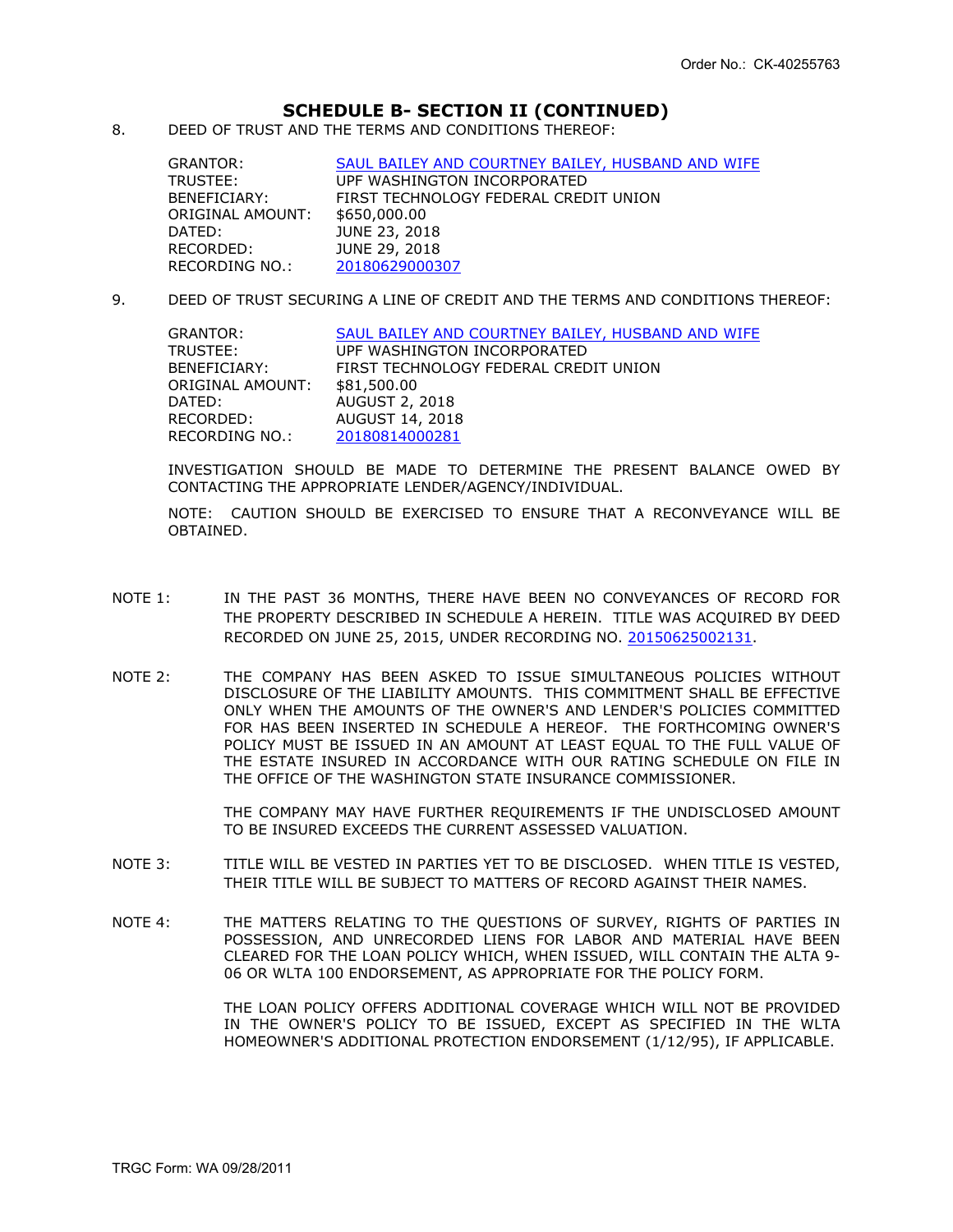B.

 $\overline{\mathcal{E}}$ - %' \*' %(& # \* %' (% > \* - - # % # \$ + % & ', %' # \$ - # % # \$ \*  $+$  % & & \* # &  $'$  # \* # (  $\#$  \$ # # \$ ( \* "% + # - %' # \$ "'-

 $\rightarrow$ 

\*'H"  $8$ \*", ( \*- '+  $J'$  %  $'$  $# $ > '$  $J^* (J^*')$ 

 $8$ 

- \* , %. %. "- "\*J #\$ + %& ', # % + # #(. # \*' #\$ (% % -- %  $\frac{9}{6}$ # # (. # " '% # # \$ # + # \* # " & , + # # (. # % - - % # (. #  $\cdot$   $\cdot$  ( ( + 0 0 0 0
- #\$ +%& ', (F.\*( #\$ (%% \*' .( #% > (\*, #\$ # #\$ "'- $96#2$  $+$ % > ( - , #\$\* +% & & \*# & '# #\$ " '- \*'# '- - #% +% '> , - \*' #\$\* #( ' +#\*%'0 #\$ - +(\* #\*%'% #\$ " '- &, \*'+%(( +# \* #\$ "\*+ #\*%' %( #\*#" \*' .( '+ +%'# \*' - \*'+%& " # %( \*' ++.( # \*' % (& # \* % '0 '% # \*, #\$ + % & ', " " % ( + "% \* 'H \* + \$ 'H ( ' + (,0 + "% \*' H \*' # (. + # \*%' & . # \*' - \* + # # \$ # # \$ " H " - +(\* #\*%' \$ '( >\* - '- (% > - , "" (#\* 0
- $96#$ \*#\$ #\$ %-% #\$ -%+.& '#

 $"$ %# \$\*"" - "

- $\frac{9}{6}$  # \*' #\$ > '# #\$ ##\$ +%&&\*#& '#& +J #' '%# ## +\$ - \$ ( #% "" % #\$ # (& +%'-\*#\*%' '- (%>\* \*%' +%'# \*' - \*' \*- G +J # ( \*'+%(%(# -\$ (\*'0 #\$ +%&&\*#& '\$ +J #' > \*" "%(\*' +#\*%' # ', +%& ', % \* + 0
- $96#$ #\$ %"\*+, % \*' .( '+ &, +%'# \*' +" . (&\*##\*'H( \*#( #\*%' % + " \* & # # \$ ( F. # % \* # \$ ( # \$ \* ' . ( - % ( # \$ + % & ', 0 . % '  $(F. # #$ +% &'.$  "  $(% >^* - 4% , % #$^* +".$  '- #\$  $+$  + % & ', \*' H ( \* # ( # \* %' (. " ( \* % ( # % + \$ + " % \*' H % # \$ # (  $'$  + # \* % ' 0
- $'$  % #  $-$ , 0
	- "  $\frac{1}{2}$  "  $\frac{1}{2}$  "  $\frac{1}{2}$  "  $\frac{1}{2}$  "  $\frac{1}{2}$  "  $\frac{1}{2}$  "  $\frac{1}{2}$  "  $\frac{1}{2}$  "  $\frac{1}{2}$  "  $\frac{1}{2}$  "  $\frac{1}{2}$  "  $\frac{1}{2}$  "  $\frac{1}{2}$  "  $\frac{1}{2}$  "  $\frac{1}{2}$  "  $\frac{1}{2}$  "  $\frac{1}{2}$  "  $\frac{1}{2}$  "  $\frac$
- $'$ %# / 0 " +#(%'\*+ -%+.& '# ( +%(-\*'H \*"" +\$ (H - (  $-$  % + . &  $'$  # ( + % ( - - 0
- / 0 & \* " \* " " + \$ (H ( % + . & '# ( + % (- -0  $\frac{9}{6}$ #

 $' \%#$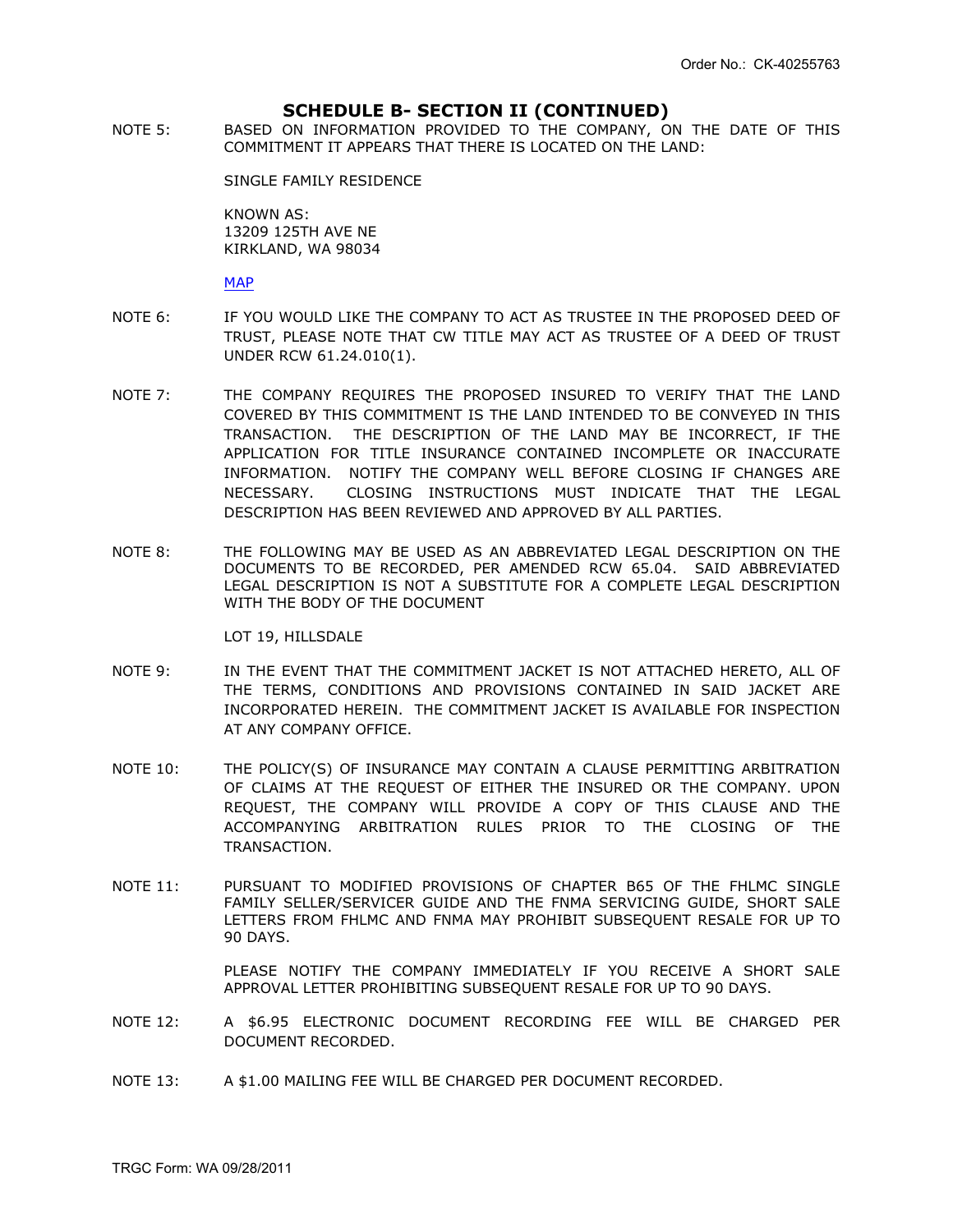# **SCHEDULE B- SECTION II (CONTINUED)**

NOTE 14: WHEN SENDING DOCUMENTS FOR RECORDING, VIA U.S. MAIL OR SPECIAL COURIER SERVICE, PLEASE SEND TO THE FOLLOWING ADDRESS, UNLESS SPECIFIC ARRANGEMENTS HAVE BEEN MADE WITH YOUR TITLE UNIT:

> CW TITLE RECORDING 11201 SE 8TH STREET, SUITE 200 BELLEVUE, WA 98004 ATTN: RECORDING DEPT.

CW TITLE PRE-ADDRESSED ENVELOPES MAY STILL BE USED WHEN SENDING DOCUMENTS VIA TDS (TITLE DELIVERY SERVICE) TO THE ADDRESS ON THE FACE OF THE COMMITMENT COVER PAGE OR TO THE ABOVE ADDRESS.

# **(END OF SPECIAL EXCEPTIONS)**

Investigation should be made to determine if there are any sewer treatment capacity charges or if there are any service, installation, maintenance, or construction charges for sewer, water or electricity.

In the event this transaction fails to close, a cancellation fee will be charged for services rendered in accordance with our rate schedule.

Unless otherwise requested or specified herein, the forms of policy to be issued in connection with this Commitment will be the ALTA Homeowner's Policy of Title Insurance (2-03-10), and/or the ALTA Loan Policy (6-17-06).

If the policy to be issued is the ALTA Homeowner's Policy of Title Insurance (2-03-10), certain Covered Risks will be subject to maximum dollar limits of liability and deductible amounts.

The Policy committed for or requested may be examined by inquiry at the office that issued the Commitment. A specimen copy of the Policy form(s) referred to in this Commitment will be furnished promptly upon request.

Disclosure of Affiliated Business. CW Title has a business relationship with several Windermere Real Estate firms that own shares of CW Title through various entities. Several Windermere Real Estate Firms own shares specifically through one of the parent companies of CW Title. Because of this relationship, if you are working with a broker from a Windermere Real Estate firm, the firm may receive a financial benefit from referring a client to CW Title. You are not required to use CW Title as a condition to your purchase or sale of a particular property. There are other settlement service providers available with similar services for comparable prices.

BQ1

Enclosures: **Sketch** Vesting Deed Paragraphs All recorded encumbrances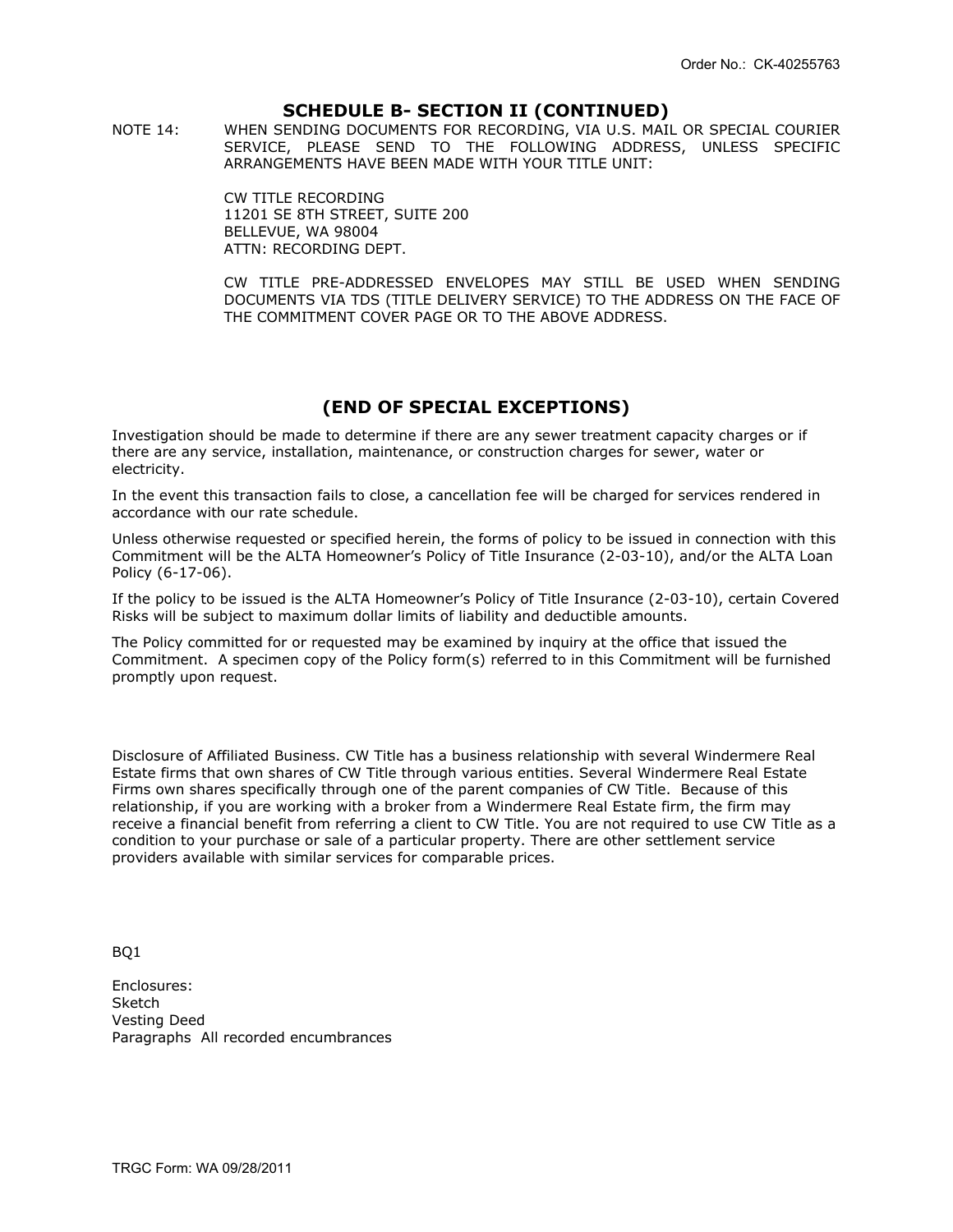

# **COMMITMENT FOR TITLE INSURANCE Issued by Title Resources Guaranty Company**

Title Resources Guaranty Company a Texas corporation ("Company"), for a valuable consideration, commits to issue its policy or policies of title insurance, as identified in Schedule A, in favor of the Proposed Insured named in Schedule A, as owner or mortgagee of the estate or interest in the land described or referred to in Schedule A, upon payment of the premiums and charges and compliance with the Requirements; all subject to the provisions of Schedules A and B and to the Conditions of this Commitment.

This Commitment shall be effective only when the identity of the Proposed Insured and the amount of the policy or policies committed for have been inserted in Schedule A by the Company.

All liability and obligation under this Commitment shall cease and terminate 180 days after the Effective Date or when the policy or policies committed for shall issue, whichever first occurs, provided that the failure to issue the policy or policies is not the fault of the Company.

The Company will provide a sample of the policy form upon request.

IN WITNESS WHEREOF, Title Resources Guaranty Company has caused its corporate name and seal to be affixed by its duly authorized officers on the date shown in Schedule A.

Resources Guaranty Company Titlé An Authorized Signature Secretary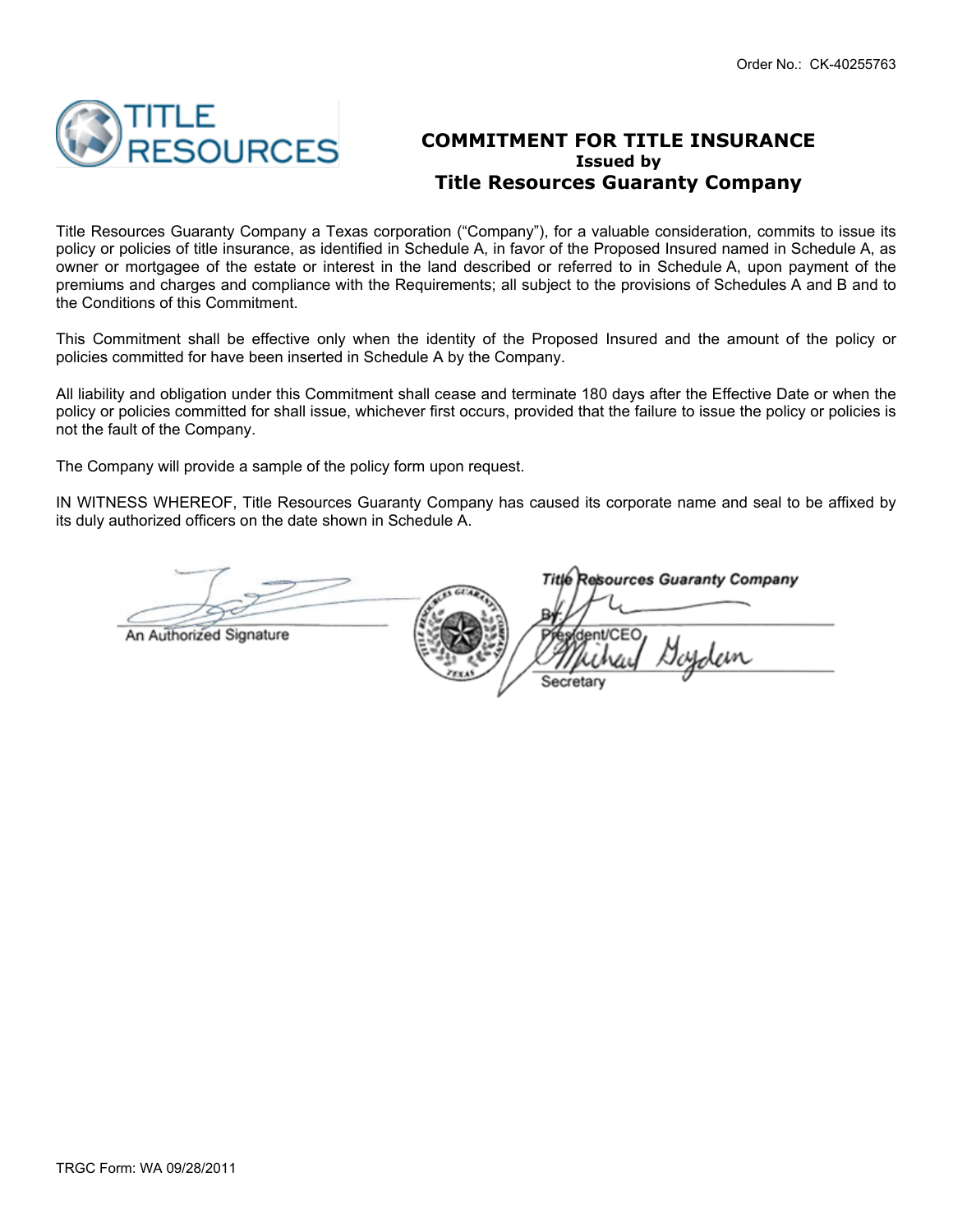6; 44 4 9 5 6 5 6 4 4 5  $\Omega$ # 5A A 5 ? ? 8 6 4 5 5 66 :55A 3 0

- $\overline{0}$ + AB 36 7 5 495 A 7 935 3 6654 A ? 5 6 975 A 3; 95 ; 5  $\pm$  AB 36B5 E 4 ;7489 5 6 4 6; 66 ; D 8 4? 09 B5 B 6 4 6 5 46 4 6; 66 ; D 8 4? + AB 3 5 9 + AB 3 5 8 6 ; @ 5 6 0 8 4? 9 3 6 ;<br>4 9 ; A75 ; 4 56 ; A5 5 A 5 + AB 3 6 B A 3 A 4 ; 4<br>9 6 + AA A ; ; 54 ? 3 6 ; A 4A 6 5 + AB 3 95 A 7 B 3 6<br>55 & 56 B 5 ? 5 B 9 6 + 4 6 4 B 60 6 3
- $\begin{array}{cccccccccccccccc} \texttt{''} & 7 & 39 & + AB & 3 & 4 & 5 & 6 + AA & A & 6 & 7 & 3 & A & 4 & B5 & B & 6 & 4 & 6 & 5 & 4 & 4 & 6 \\ B & 5 & 6 & 7 & 4 & 4 & 4 & 5 & 4 & 9 & 9 & * & 6 & 5 & 4 & 9 & 5 & A & 9B & 3 & 5 & B & 5 & 6 & A & 4 & 9 & 5 & 4 & 3 & 9 & 5 \\ \texttt{''} & 6 & 6 & 7 & 5 & 5 & 4 & 9 & 9 & * & 6 & 5 & 4 & 9 &$  $\mathbf 0$ 00, 00 4 0<br>
5 9 5 7<br>
A 1; B 66 8 ; 4<br>
5 9 5 7<br>
A 1; B 66 8 ; 4<br>
5 9 5 7<br>
A 1; B 66 8 ; 4<br>
5 9 5 7<br>
B 6 8 ; 4<br>
6 6 ; 7<br>
B 6 7<br>
3 4<br>
4 6 4<br>
4 6 4<br>
4 6 4<br>
5 8 5 35 B ; 5 6 A 4<br>
5 4 5 ; 9<br>
5 9 5 8 5 6 5<br>
6 5<br>
6 5<br>
6 6 4<br>
4 6 4
- # 6+ AA A 6 ; 5 ; 66 5A 5 65 ; B ; 64 6 76 5 ; 9 5<br>5 B 5 9 ; 4 9 03 ; 5 ; 655 ? 69 ; B 5 B 6 \*4 6 5 4 3 5<br>A 3 75 ?? 6 + AB 3 5 6 ? 9 6 69 69 6 5 5 6 5 6 6 9  $\mathbf 0$ A 5 ? ? 5 ; 5 473 6+ AA A A 6 7 7 6 4 4 5 6 7E ; B5 6 0 6  $+ AA A 0$
- # B ;3 7 66 4 6 57 5 ; 6 0 57 5 7A 568 A 9 \* 6 5 ; 6<br>
/ 5 666 7 57 5 4 B 9 5 + AB 3 5 \* 6 5 46 !; 6<br>
5 A 43 9 B 5 60, A 3 5 8 9, B 3 57 5 5 L6 M 0 A 9 \* 6 5 ; 6  $\mathbf 0$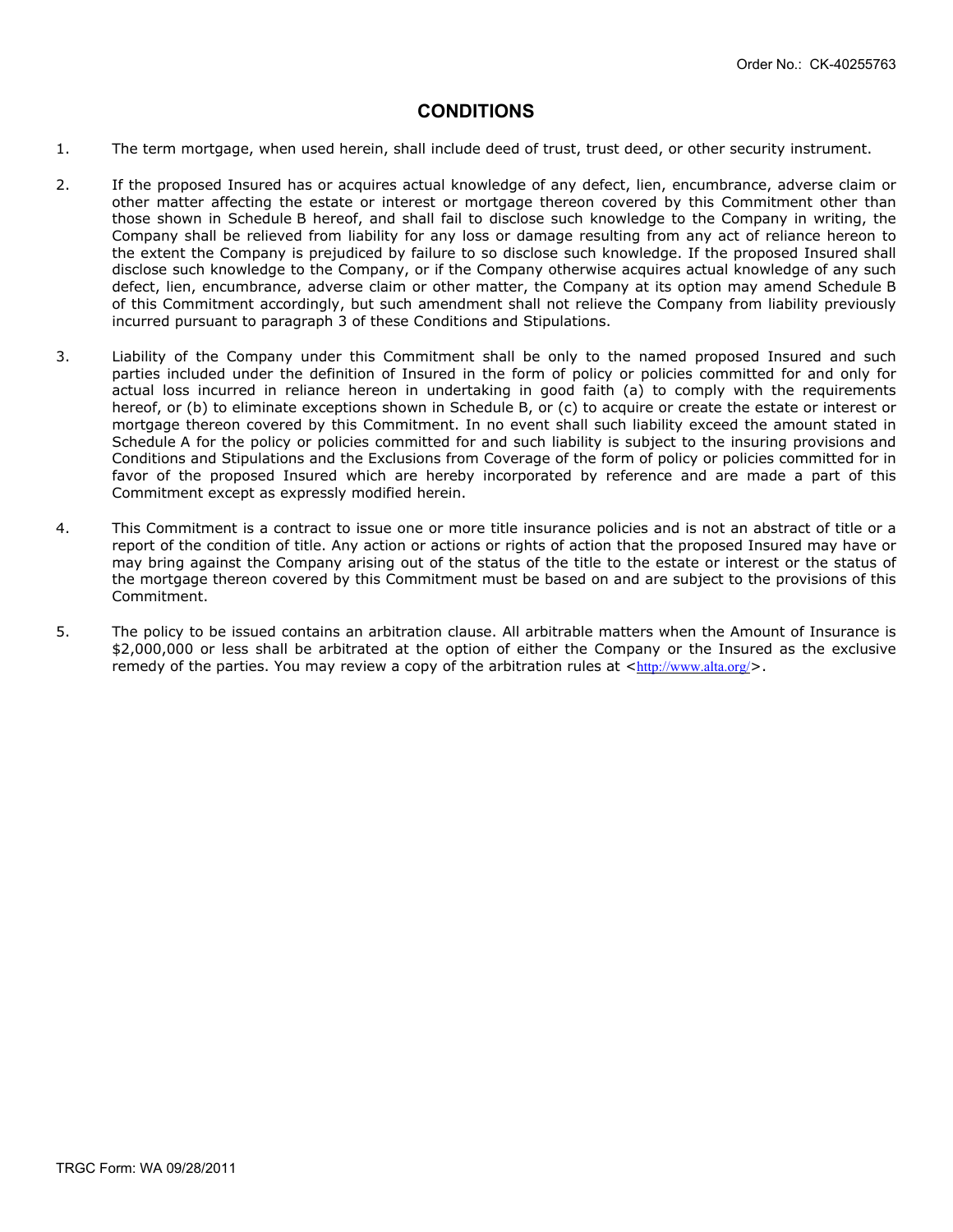# **SCHEDULE B- SECTION II (CONTINUED) STANDARD EXCEPTIONS**

The matters listed below each policy form are expressly excepted from the coverage of that policy and that policy does not insure against loss or damage (and the Company will not pay costs, attorneys' fees or expenses) which arise by reason thereof.

### **SCHEDULE B STANDARD EXCEPTIONS THAT WILL APPEAR IN ALTA OWNER'S and LOAN POLICY – STANDARD COVERAGE**

- 1. Taxes or assessments which are not now payable or which are not shown as existing liens by the records of any taxing authority that levies taxes or assessments on real property or by the public records; proceedings by a public agency which may result in taxes or assessments, or notices of such proceedings, whether or not shown by the records of such agency or by the public records.
- 2. Any facts, rights, interests or claims which are not shown by the public records but which could be ascertained by an inspection of the land or which may be asserted by persons in possession, or claiming to be in possession, thereof.
- 3. Easements, liens or encumbrances, or claims thereof, which are not shown by the public records.
- 4. Any encroachment, encumbrance, violation, variation, or adverse circumstance affecting the Title that would be disclosed by an accurate and complete land survey of the Land, and that is not shown by the Public Records.
- 5. Any lien, or right to a lien, for labor, material, services or equipment, or for contributions to employee benefit plans, or liens under Worker's Compensation Acts, not disclosed by the public records.
- 6. (a) Unpatented mining claims; (b) reservations or exceptions in patents or in Acts authorizing the issuance thereof; (c) Indian treaty or aboriginal rights, including, but not limited to, easements or equitable servitudes; or, (d) water rights, claims or title to water, whether or not the matters excepted under (a), (b), (c) or (d) are shown by the public records.
- 7. Right of use, control or regulation by the United States of America in the exercise of powers over navigation; any prohibition or limitation on the use, occupancy or improvement of the land resulting from the rights of the public or riparian owners to use any waters which may cover the land or to use any portion of the land which is now or may formerly have been covered by water.
- 8. Any service, installation, connection, maintenance or construction charges for sewer, water, electricity, or garbage collection or disposal, or other utilities unless disclosed as an existing lien by the public records.

#### **SCHEDULE B STANDARD EXCEPTIONS THAT WILL APPEAR IN ALTA OWNER'S POLICY – EXTENDED COVERAGE**

- 1. Taxes or assessments which are not now payable or which are not shown as existing liens by the records of any taxing authority that levies taxes or assessments on real property or by the public records; proceedings by a public agency which may result in taxes or assessments, or notices of such proceedings, whether or not shown by the records of such agency or by the public records.
- 2. Underground easements, servitudes or installations which are not disclosed by the public records.
- 3. (a) Unpatented mining claims; (b) reservations or exceptions in patents or in Acts authorizing the issuance thereof; (c) Indian treaty or aboriginal rights, including, but not limited to, easements or equitable servitudes; or, (d) water rights, claims or title to water, whether or not the matters excepted under (a), (b), (c) or (d) are shown by the public records.
- 4. Right of use, control or regulation by the United States of America in the exercise of powers over navigation; any prohibition or limitation on the use, occupancy or improvement of the land resulting from the rights of the public or riparian owners to use any waters which may cover the land or to use any portion of the land which is now or may formerly have been covered by water.
- 5. Any service, installation, connection, maintenance or construction charges for sewer, water, electricity, or garbage collection or disposal, or other utilities unless disclosed as an existing lien by the public records.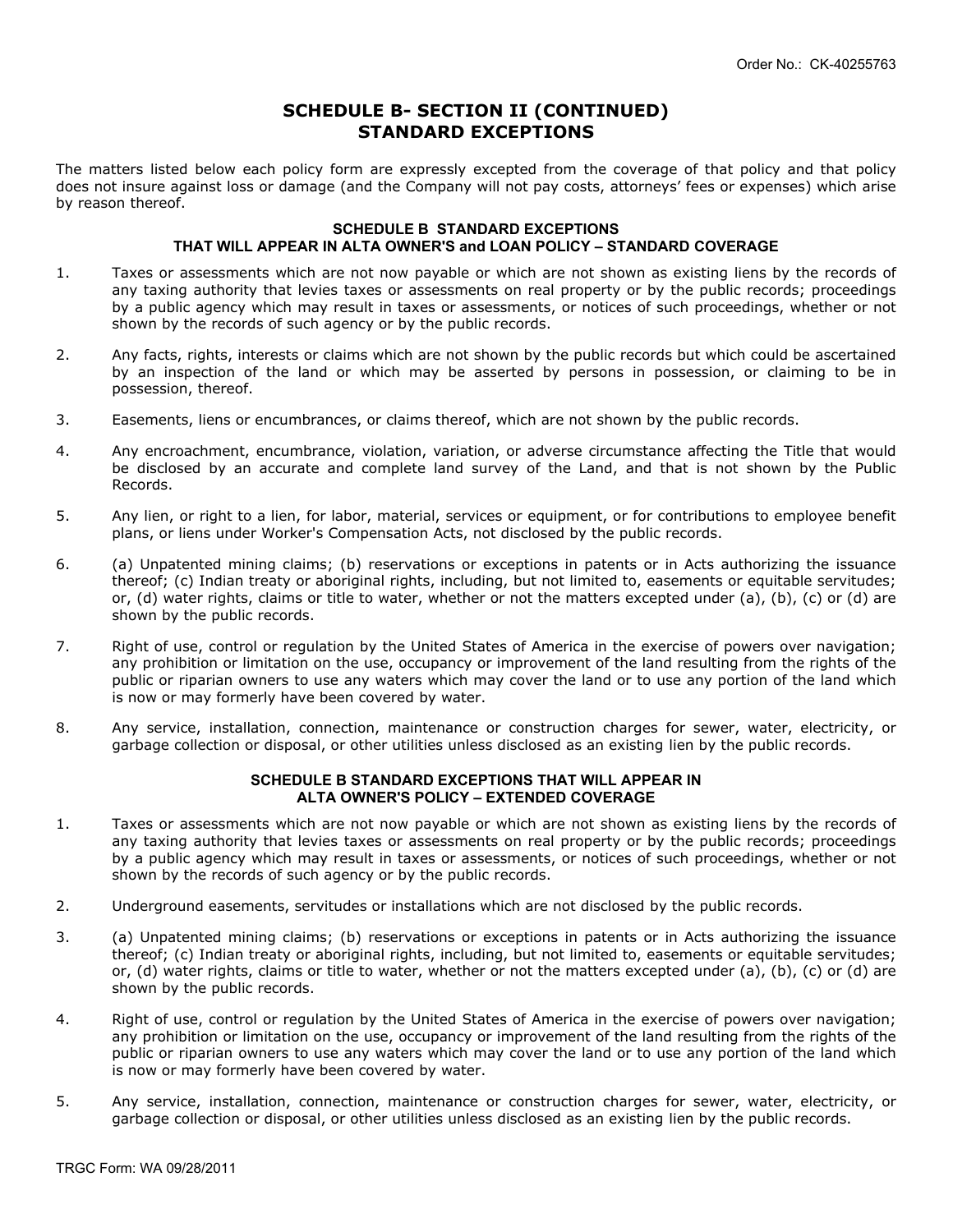The following are the Exclusions From Coverage contained in the form of the policy or policies as described in Schedule A of the Commitment.

### **AMERICAN LAND TITLE ASSOCIATION LOAN POLICY (06-17-06)**

### **EXCLUSIONS FROM COVERAGE**

The following matters are expressly excluded from the coverage of this policy, and the Company will not pay loss or damage, costs, attorneys' fees, or expenses that arise by reason of:

- 1. (a) Any law, ordinance, permit, or governmental regulation (including those relating to building and zoning) restricting, regulating, prohibiting, or relating to
	- (i) the occupancy, use, or enjoyment of the Land;
	- (ii) the character, dimensions, or location of any improvement erected on the Land;
	- (iii) the subdivision of land; or
	- (iv) environmental protection; or the effect of any violation of these laws, ordinances, or governmental regulations. This Exclusion 1(a) does not modify or limit the coverage provided under Covered Risk 5.
	- (b) Any governmental police power. This Exclusion 1(b) does not modify or limit the coverage provided under Covered Risk 6.
- 2. Rights of eminent domain. This Exclusion does not modify or limit the coverage provided under Covered Risk 7 or 8.
- 3. Defects, liens, encumbrances, adverse claims, or other matters
	- (a) created, suffered, assumed, or agreed to by the Insured Claimant;
	- (b) not Known to the Company, not recorded in the Public Records at Date of Policy, but Known to the Insured Claimant and not disclosed in writing to the Company by the Insured Claimant prior to the date the Insured Claimant became an Insured under this policy;
	-
	- (c) resulting in no loss or damage to the Insured Claimant;<br>(d) attaching or created subsequent to Date of Policy (howe attaching or created subsequent to Date of Policy (however, this does not modify or limit the coverage provided under Covered Risk 11, 13, or 14); or
	- (e) resulting in loss or damage that would not have been sustained if the Insured Claimant had paid value for the Insured Mortgage.
- 4. Unenforceability of the lien of the Insured Mortgage because of the inability or failure of an Insured to comply with applicable doing-business laws of the state where the Land is situated.
- 5. Invalidity or unenforceability in whole or in part of the lien of the Insured Mortgage that arises out of the transaction evidenced by the Insured Mortgage and is based upon usury or any consumer credit protection or truth-in-lending law.
- 6. Any claim, by reason of the operation of federal bankruptcy, state insolvency, or similar creditors' rights laws, that the transaction creating the lien of the Insured Mortgage, is
	- (a) a fraudulent conveyance or fraudulent transfer, or
	- (b) a preferential transfer for any reason not stated in Covered Risk 13(b) of this policy.
- 7. Any lien on the Title for real estate taxes or assessments imposed by governmental authority and created or attaching between Date of Policy and the date of recording of the Insured Mortgage in the Public Records. This Exclusion does not modify or limit the coverage provided under Covered Risk 11(b).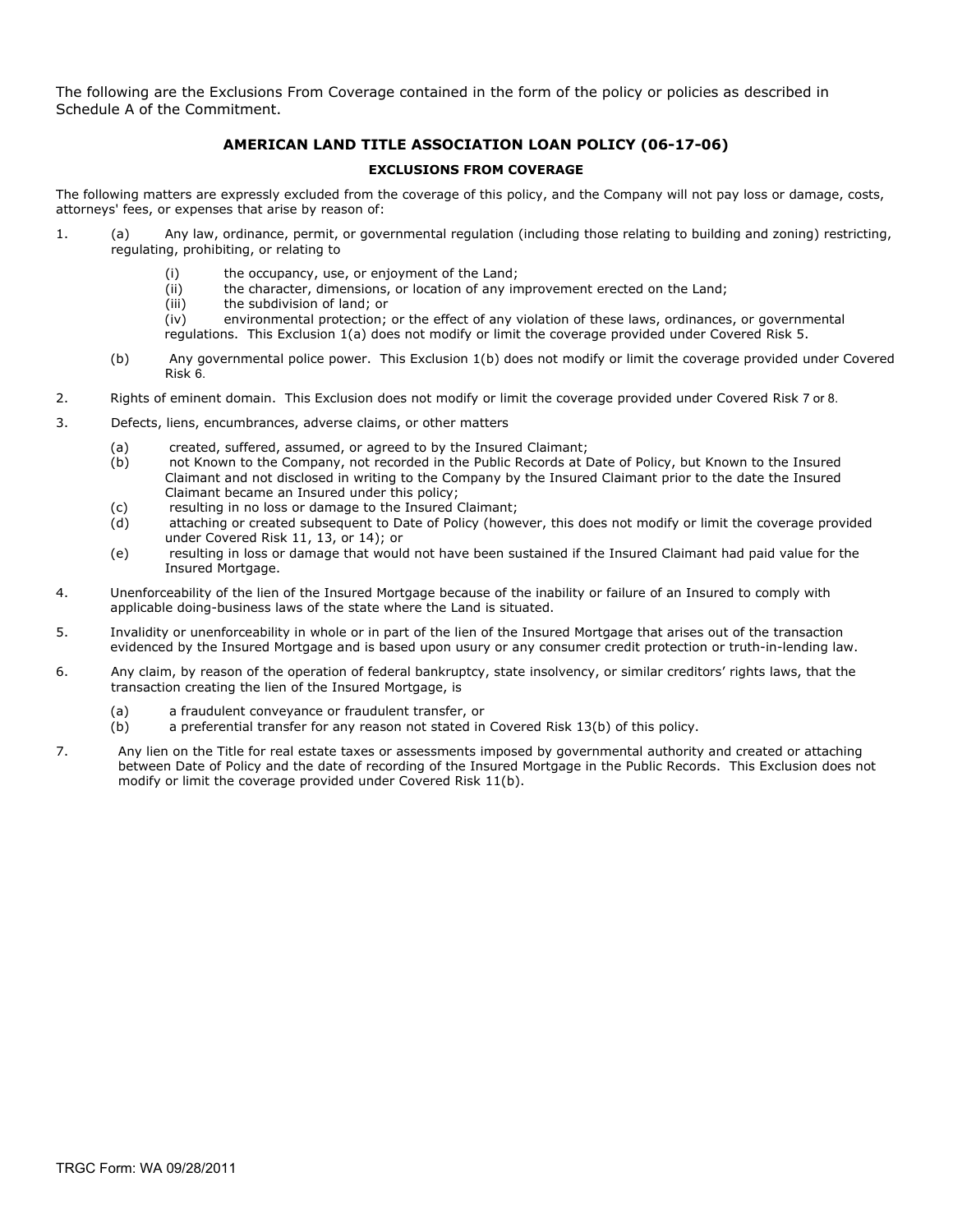### **AMERICAN LAND TITLE ASSOCIATION OWNER'S POLICY (06-17-06)**

### **EXCLUSIONS FROM COVERAGE**

The following matters are expressly excluded from the coverage of this policy, and the Company will not pay loss or damage, costs, attorneys' fees, or expenses that arise by reason of:

- 1. (a) Any law, ordinance, permit, or governmental regulation (including those relating to building and zoning) restricting, regulating, prohibiting, or relating to
	- (i) the occupancy, use, or enjoyment of the Land;
	- (ii) the character, dimensions, or location of any improvement erected on the Land;
	- (iii) the subdivision of land; or
	- (iv) environmental protection;

or the effect of any violation of these laws, ordinances, or governmental regulations. This Exclusion 1(a) does not modify or limit the coverage provided under Covered Risk 5.

- (b) Any governmental police power. This Exclusion 1(b) does not modify or limit the coverage provided under Covered Risk 6.
- 2. Rights of eminent domain. This Exclusion does not modify or limit the coverage provided under Covered Risk 7 or 8.
- 3. Defects, liens, encumbrances, adverse claims, or other matters
	- (a) created, suffered, assumed, or agreed to by the Insured Claimant;
	- (b) not Known to the Company, not recorded in the Public Records at Date of Policy, but Known to the Insured Claimant and not disclosed in writing to the Company by the Insured Claimant prior to the date the Insured Claimant became an Insured under this policy;
	- (c) resulting in no loss or damage to the Insured Claimant;<br>(d) attaching or created subsequent to Date of Policy (howe
	- attaching or created subsequent to Date of Policy (however, this does not modify or limit the coverage provided under Covered Risk 9 and 10); or
	- (e) resulting in loss or damage that would not have been sustained if the Insured Claimant had paid value for the Title.
- 4. Any claim, by reason of the operation of federal bankruptcy, state insolvency, or similar creditors' rights laws, that the transaction vesting the Title as shown in Schedule A, is
	- (a) a fraudulent conveyance or fraudulent transfer; or (b) a preferential transfer for any reason not stated in
	- a preferential transfer for any reason not stated in Covered Risk 9 of this policy.
- 5. Any lien on the Title for real estate taxes or assessments imposed by governmental authority and created or attaching between Date of Policy and the date of recording of the deed or other instrument of transfer in the Public Records that vests Title as shown in Schedule A.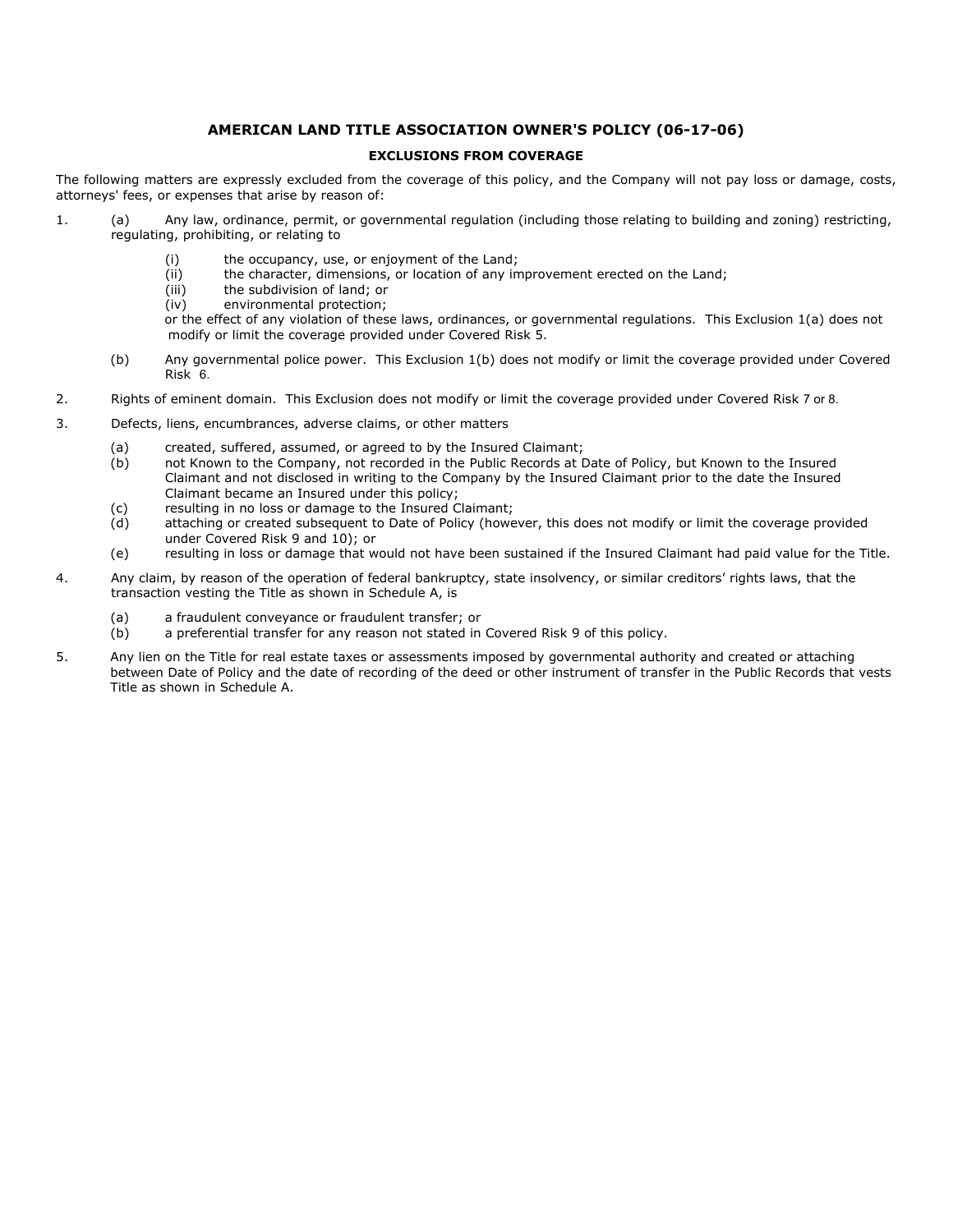#### **AMERICAN LAND TITLE ASSOCIATION HOMEOWNER'S POLICY OF TITLE INSURANCE FOR A ONE-TO-FOUR FAMILY RESIDENCE (2-03-10)**

#### **EXCLUSIONS FROM COVERAGE**

In addition to the Exceptions in Schedule B, You are not insured against loss, costs, attorneys' fees, and expenses resulting from:

- 1. Governmental police power, and the existence or violation of those portions of any law or government regulation concerning:
	- a. building;
	- b. zoning;
	- c. land use;
	- d. improvements on the Land;
	- e. land division; and
	- f. environmental protection.

This Exclusion does not limit the coverage described in Covered Risk 8.a., 14, 15, 16, 18, 19, 20, 23 or 27.

- 2. The failure of Your existing structures, or any part of them, to be constructed in accordance with applicable building codes. This Exclusion does not limit the coverage described in Covered Risk 14 or 15.
- 3. The right to take the Land by condemning it. This Exclusion does not limit the coverage described in Covered Risk 17.
- 4. Risks:
	- a. that are created, allowed, or agreed to by You, whether or not they are recorded in the Public Records;
	- b. that are Known to You at the Policy Date, but not to Us, unless they are recorded in the Public Records at the Policy Date;
	- c. that result in no loss to You; or
	- d. that first occur after the Policy Date this does not limit the coverage described in Covered Risk 7, 8.e., 25, 26, 27 or 28.
- 5. Failure to pay value for Your Title.
- 6. Lack of a right:
	- a. to any land outside the area specifically described and referred to in paragraph 3 of Schedule A; and
	- b. in streets, alleys, or waterways that touch the Land.
	- This Exclusion does not limit the coverage described in Covered Risk 11 or 21.
- 7. The transfer of the Title to You is invalid as a preferential transfer or as a fraudulent transfer or conveyance under federal bankruptcy, state insolvency, or similar creditors' rights laws.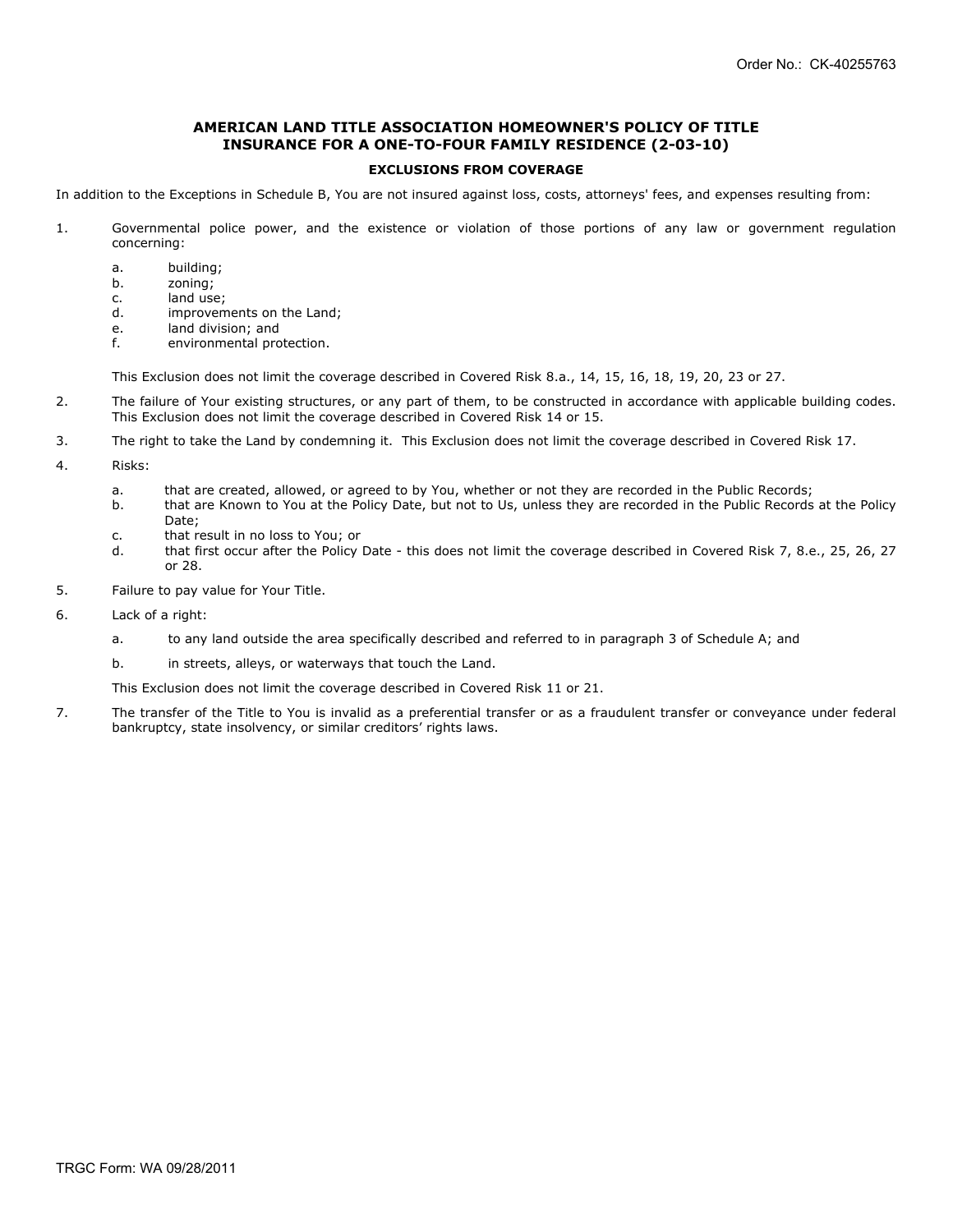|                          | $$$ # -% # * # " ( %. ( + H. ( '#, +%& ', -% * #\$<br>, %. ( ( %' " *' % ( & # * % ' O                                                                                                                                     |                                                                             |                                                                                                                             |  |
|--------------------------|----------------------------------------------------------------------------------------------------------------------------------------------------------------------------------------------------------------------------|-----------------------------------------------------------------------------|-----------------------------------------------------------------------------------------------------------------------------|--|
| $< 3$ D                  | ; 5 9 3 4 56 4 8 8 4 0                                                                                                                                                                                                     | ; 6 A 56 5 ? A 6 A 7 6 5 ?04 5 8 6 5 @ 5 6                                  | ; ; AB 6; 6 8 36 53 5B 56 9 5A 04 5 8?<br>6<br>3 88; ; 6 5 4 B 5 ; 3 5 B 5 6 9 5 A 0 6 5 4 6 ;                              |  |
| $<$ 3<br>D               | $3 \t 8 \t 60 \t 60 \t 95A \t ; \t ; 4$                                                                                                                                                                                    |                                                                             | # 3B 69B 56 9 5A 8 ; ; 46 5 4 B 4 B 5 4 ; 56 5 ;                                                                            |  |
|                          | ; 5 3 A7 5 4 ;; 7 ; 6<br>6 53 4 ;5 4 5 54 6 7<br>3 A<br>+ ;D ? ;; 9 5A 4 5 569 56 5 ; 6                                                                                                                                    |                                                                             |                                                                                                                             |  |
|                          | 3 5<br>4 6 : 5 7 4 6 ; 0                                                                                                                                                                                                   |                                                                             | 5; 6 A 5 8 ; 6 5 3 5 9 5 A 6                                                                                                |  |
| & 5 D                    |                                                                                                                                                                                                                            | 9 ; ; AB 6 4 6 5 ; 6 A 56K 56 9 5A<br>+%& ', ; 6 6 6 5 1 48 53 ; A 6 6 5 ?0 | 5 <sup>5</sup><br>534 37 6 66*0 6 ; 7 8 8 6 5 6 69 ; ; A B 6;<br>6 5 5; 6 A 56BK 56 9 5A 1 5 6 6# $*$ # " ( % ( + H ( ' # , |  |
| $4$ $8$ $ 8$ $8$ $6$ $8$ | $/8'/5$ $/3$ $/81$ $/8/$                                                                                                                                                                                                   |                                                                             | $\frac{1}{81}$ - % 3 /<br>$/3$ . $\cdot$ D                                                                                  |  |
|                          |                                                                                                                                                                                                                            | $/3$ . D                                                                    |                                                                                                                             |  |
| .48.8.201.1/             | & . & 1. . 2 01/ ' // 41.4&/ /@<br>$/1$ 3 $/$ & 4.& $/$ /& 1. $!/$ & $!/$ "<br>$\%$ ' ' & 1. & 1' > / ? " . / 4 & ' 2 &<br>$8.1. 8.2$ $/$ $2.2.$ $/$ $2.2.$ $/$ $1.8$ $/$ $8.$                                             | , 6                                                                         | <b>Contractor</b>                                                                                                           |  |
|                          | $8.81\% = 1.41.48 / 100 88$<br>8.1. 4.8.21 /2 / . / 8. 8.1                                                                                                                                                                 | and the co-                                                                 | 4 K 6 5                                                                                                                     |  |
| $8\%4$ /                 | $8. E8'$ % = 5: 38: 3.                                                                                                                                                                                                     |                                                                             | 4 K 6 5                                                                                                                     |  |
|                          | & . & 1 . - / F . 2 0 1 / ' / /<br>$\begin{array}{cccccccc} 4\,1\,. \, 4\,8\,/\quad/\quad @\quad &8\,. \,\% &8\quad &0\,8\,1 &8\,1\,. \\ .\quad \, /\quad &8\,'\,/\quad \, '2\quad G\,4\  \, . &\quad \  \  / \end{array}$ | , 6                                                                         | $\mathbf{E} = \mathbf{E}$                                                                                                   |  |
| . 2 58.3'                | & & 1. - / F . 2 01/ '//<br>41.4&//@ '&.% &' 0&1 &1.                                                                                                                                                                       | $\sim 10^{-1}$                                                              | 4 K 6 5                                                                                                                     |  |
|                          | $8.81. - 18% = 881$                                                                                                                                                                                                        | $\mathbf{L}$                                                                | 4 K 6 5                                                                                                                     |  |
|                          | $8. '8' - / 8 \% = 8 81$                                                                                                                                                                                                   | $\mathbf{L}$                                                                | 4 K 6 5                                                                                                                     |  |
| A1 / 8'/I H              |                                                                                                                                                                                                                            |                                                                             |                                                                                                                             |  |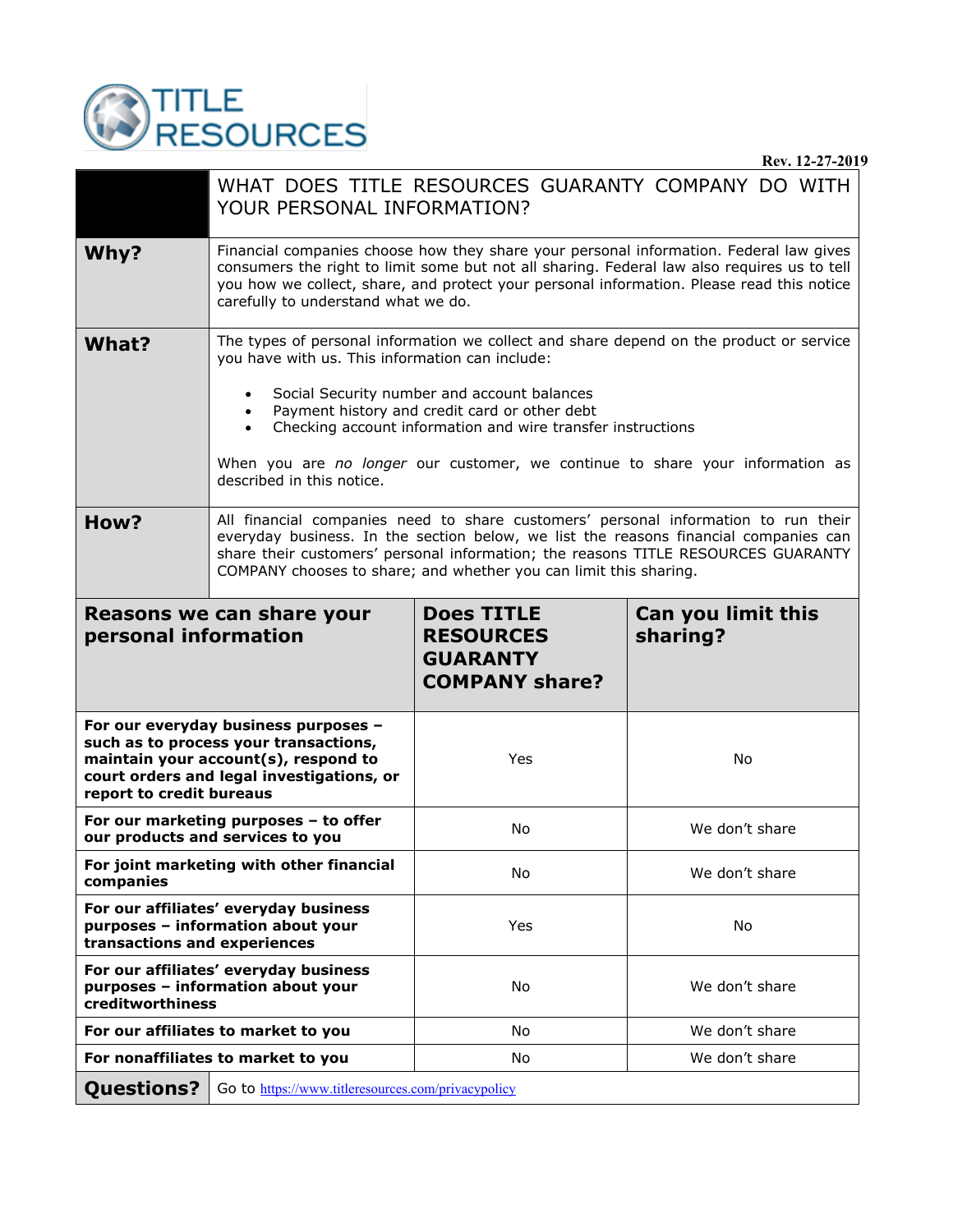| < 3 & 5<br><b>Contract Contract</b>                  |                                                                                                                                                                                                                                                          |  |  |  |
|------------------------------------------------------|----------------------------------------------------------------------------------------------------------------------------------------------------------------------------------------------------------------------------------------------------------|--|--|--|
| < 3 & 3 & 4 & 8 & 2' : 3 / 8                         | $\#$ * # " ( % ( + H ( '#, + % & ',                                                                                                                                                                                                                      |  |  |  |
| $< 3$ 5 2 &                                          |                                                                                                                                                                                                                                                          |  |  |  |
| & 5 & /<br>4.8<br>$% 4.18' - 8.% 8'D$                | # B5 ; 3 5 B 5 6 9 5 A 9 5 A 5 N 4 ; ; 6 6 4<br>66; 5306; 656; AB3894580# 6<br>6 8<br>A 6 5 6 ; 4 ; A B 5 6 9 ? 5 6 6; 5 44 9 6 7 4 ?                                                                                                                    |  |  |  |
| 85 28 /<br>$8 - -$<br>$% 4$ $/8$ - $% 8$ $/6$ $/8$ D | ; ; 3 5 B 56 9 5 A9 5 ! A B 8<br>3<br>BB 39 5 6 5 ; B 53 6 5 ; B 5 A A 6<br>4 3 5 A 5 ? ? 9 5 A 5 6 8 3 5 4 5<br>$5^{\circ}$<br>5 <sup>1</sup><br>6<br>H 6 3 5; ; 9 5 A<br>6; ; 3 5B 56 9 5A 95A 566; 6;54                                               |  |  |  |
| $'F - \% -/3$ . $':D$<br>< 3                         | 7 5 6 9 9<br><b>6</b> 5; AB 60<br>6 3 5 ?<br>4 5 8<br>3<br>$\mathsf{A}$<br>5 ? 9 5 99 6K 534 3 7 6 66 B 5 B 6 F6<br>9 5 A 7 3 5 ; 5 4 8 5 6 6<br>99 695 A 6 ? 3 5 9 5A<br>A 5D<br>5 ?9 5 99 A 5D 3<br>86 4 4 4 ; AB 6A 3 ? 3<br>44 5 ? 6<br>6 5 ? 0<br>A |  |  |  |
| $\frac{1}{8}$                                        |                                                                                                                                                                                                                                                          |  |  |  |
| $\prime$                                             | 65 473; AA 8 56 B5; 5 0#<br>+ AB<br>3;<br>$\overline{7}$<br>4 9 ; ; AB 60<br>9:                                                                                                                                                                          |  |  |  |
|                                                      | $!$ # \$ % &<br>$)$ *<br>$1$ , $\frac{1}{2}$ , $\frac{1}{2}$ , $\frac{1}{2}$<br>$\left($<br>$\pm$                                                                                                                                                        |  |  |  |
| & '<br>$\sqrt{ }$<br>$\sim 100$                      | 5 473; AA 8 56 B5;<br>+ AB<br>5 <b>@</b><br>3;<br>6<br>7<br>4<br>9<br>; ; A B<br>9:<br>6<br>$\mathbf{r}$                                                                                                                                                 |  |  |  |
| $H8$ $=$ $\pm$                                       | 9 5 A ? 5 A<br>78<br>99 94 ; ; AB<br>6<br>? 5A 5D 9 ; B 5 4 ; 6 5 6 5 ; 36 0<br>and the control of the                                                                                                                                                   |  |  |  |
| $3.$ %48. ' ' 8.% &'                                 |                                                                                                                                                                                                                                                          |  |  |  |
| $8. 1.84'$ $8'1/8%$ .                                | 6 6<br>$5 \t 5 \t ; 3 \t ; 3 \t ;$<br>4                                                                                                                                                                                                                  |  |  |  |
| 8. 8.1. - 8.' 1/8%./                                 | 6 6 5 ; 7 + 9 5 + 6 A 5 5 ;<br>$\frac{1}{2}$ 4                                                                                                                                                                                                           |  |  |  |